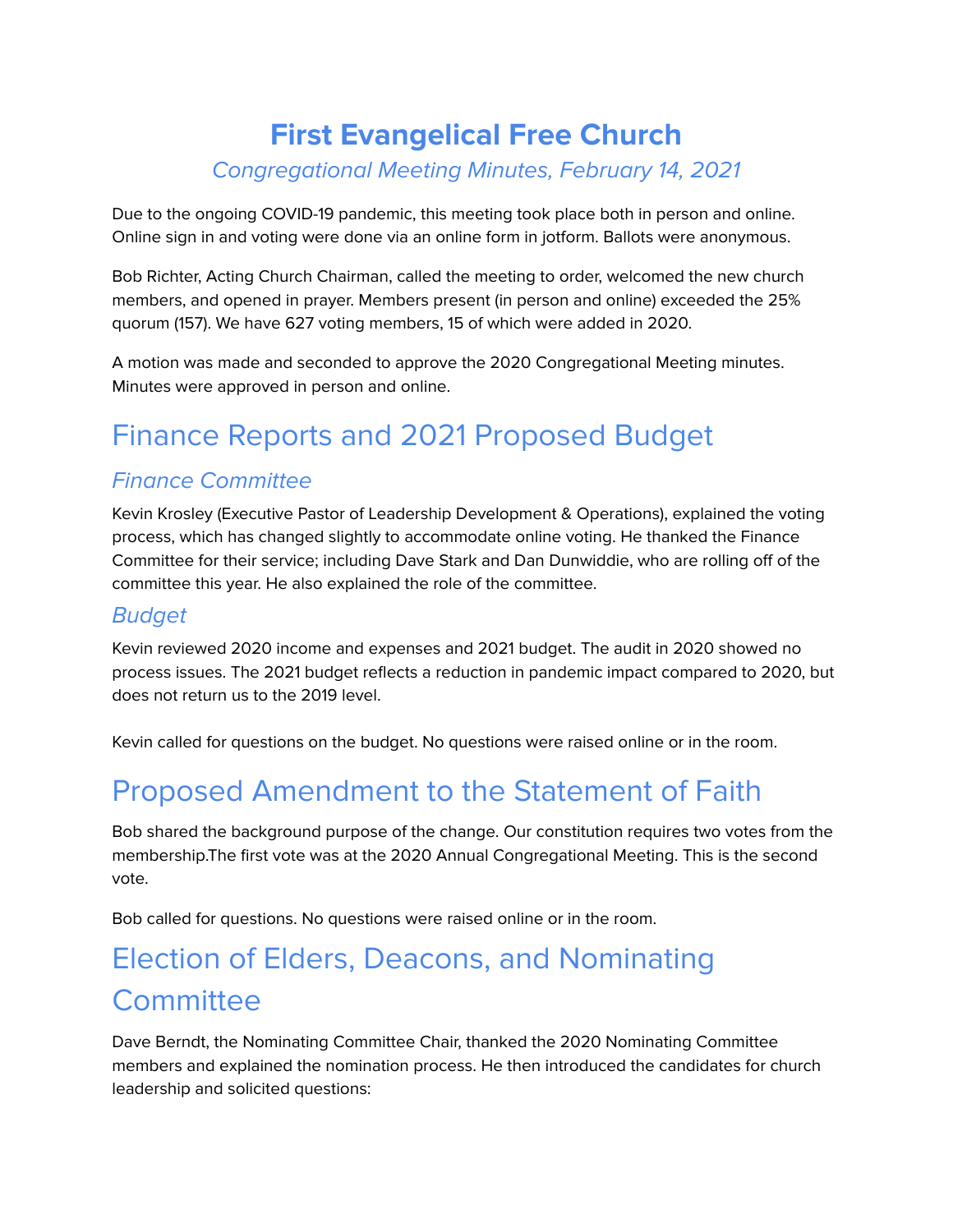**Elders:** Jeff Estes, Bill Peskorse, Martin Truong, Todd Yeager, Bruce Eckhardt (2nd term) **Deacons:** Gayle Darby, Wei Wu, Dean Wimpfheimer (2nd term) **Nominating Committee:** Susan Andrews, Scott Garland, Carol Yeager

No questions were raised online or in the room.

## **Voting**

In the room, members submitted a single ballot with all candidates and motions. Online, members voted anonymously via an online form.

The vote was called and ballots were collected.

## Senior Pastor Report

Adam Bowers shared some of the happenings in 2020. We have found ways to connect and give despite obstacles and uncertainty. We continue to prioritize biblical truth over personal preferences and convictions. Despite the turmoil around us, God has preserved us and isn't finished with us yet. Adam reminded us we are a kingdom outpost, bringing God's truth to our community and the world.

#### Elder Report

Doug Pogue, Elder Chairman, spoke about the shifts and changes that the board navigated in 2020. We have learned that we aren't in control, but God is. We leaned less on our own skills and drew closer to God. We saw God's faithfulness.

Doug also reminded us of the value of community and connection, and shared some examples that encouraged him this year. He thanked the staff for the adjustments that they made to keep ministry going.

## Deacon Report

JD Long, filling in for Dean Wimpfheimer (Deacon Chairman), encouraged the congregation and especially members to find a place to serve. He also shared the role of the Deacon Board and some of the ways they served our congregation and community in 2020.

## Other Business

Voting results were confirmed by the Deacons. 197 members were reported present (111 online, 86 in person)t; 192 ballots were cast (108 online, 84 in person). All nominees and motions were approved by more than 90% of the members present.

Bob Richter made a request for other business.